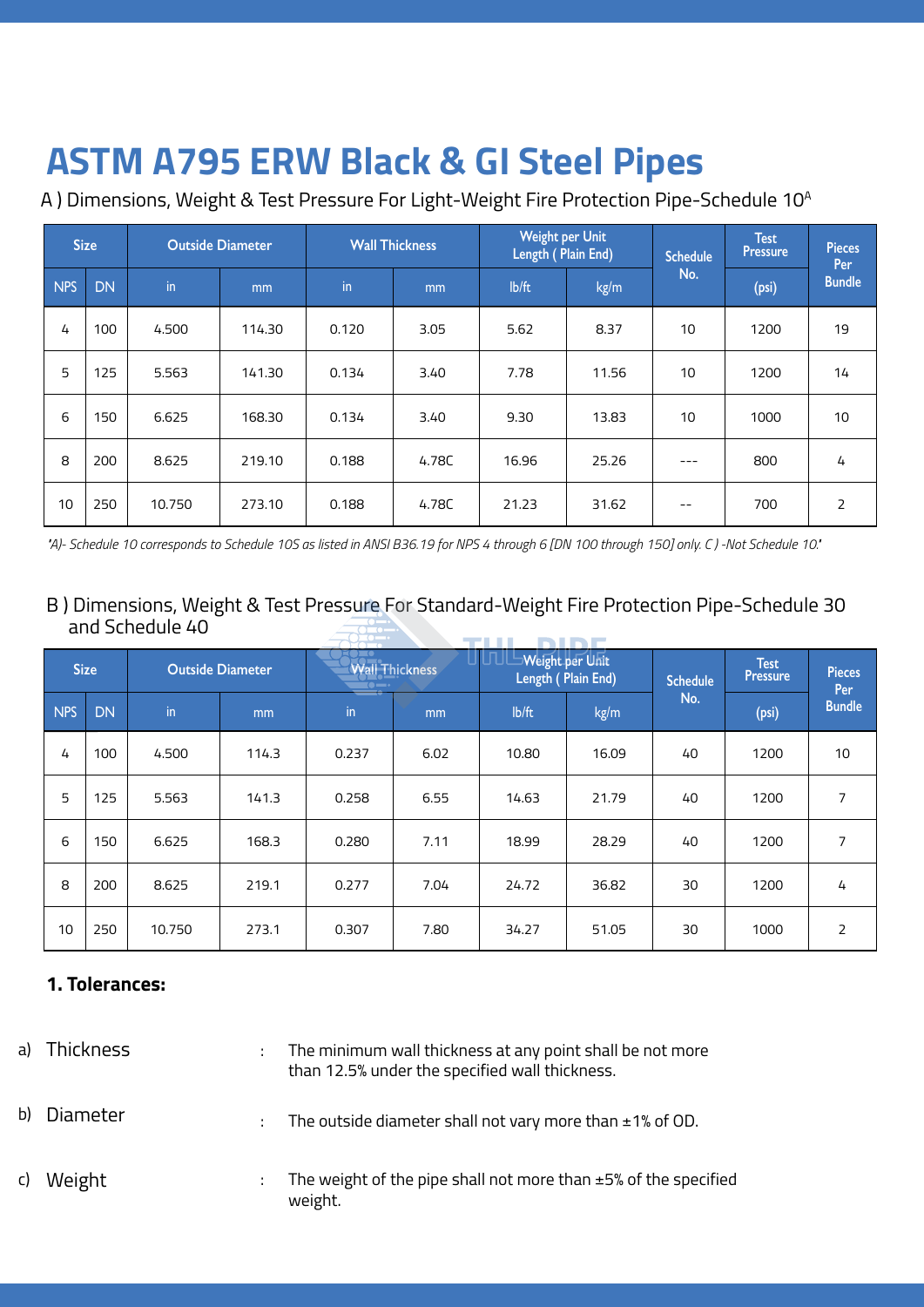### **ASTM A795 ERW Black & GI Steel Pipes ASTM A795 ERW Black & GI Steel Pipes**

**2. Ends** : Each end of pipe shall be furnish plain end unless otherwise specified.

### **3. Testing:**

| <b>Chemical Composition (max %)</b> | GR.A<br>GR.B | : C -0.25%, Mn - 0.95%, S - 0.035%, P - 0.035%<br>: C - 0.30%, Mn - 1.20%, S - 0.035%, P - 0.035%         |
|-------------------------------------|--------------|-----------------------------------------------------------------------------------------------------------|
| <b>Mechanical Testing (min)</b>     | GR.A         | : Yield Strength-205 N/mm <sup>2</sup> , Tensile Strength-330 N/mm <sup>2</sup> ,<br>Elongation-25 to 30% |
|                                     | GR.B         | : Yield Strength-240 N/mm <sup>2</sup> , Tensile Strength-415 N/mm <sup>2</sup> ,<br>Elongation-25 to 30% |

| <b>Flattening Test</b>   |     |    | Weld located 0 & 90 degree from line of direction of force.                                                                                                     |
|--------------------------|-----|----|-----------------------------------------------------------------------------------------------------------------------------------------------------------------|
| Stage - 1                |     |    | For ductility of weld, no cracks or breaks on the inside or outside<br>surface at the weld, flatten up to 2/3 of outside dia of pipe.                           |
| Stage - 2                |     | ÷  | For ductility of steel, no cracks or breaks on the inside or outside<br>surface away from the weld, flatten upto 1/3 of outside dia of pipe.                    |
| Stage - 3                |     |    | For soundness, full flattening for testing of laminated and unsound<br>material.                                                                                |
| 4. Leak Tightness test   |     | ÷  |                                                                                                                                                                 |
|                          | i)  | ÷  | Online NDT(Eddy Current)                                                                                                                                        |
|                          | ii) | t. | Hydro testing at pressure as per above Table and holding time<br>Min. 5 Second.                                                                                 |
| <b>5. Heat Treatment</b> |     | ÷  | The weld seam of the ERW Pipe in Grade B shall be heat treated after<br>welding to a minimum temperature of 540° C, so that no untempred<br>martensite remains. |